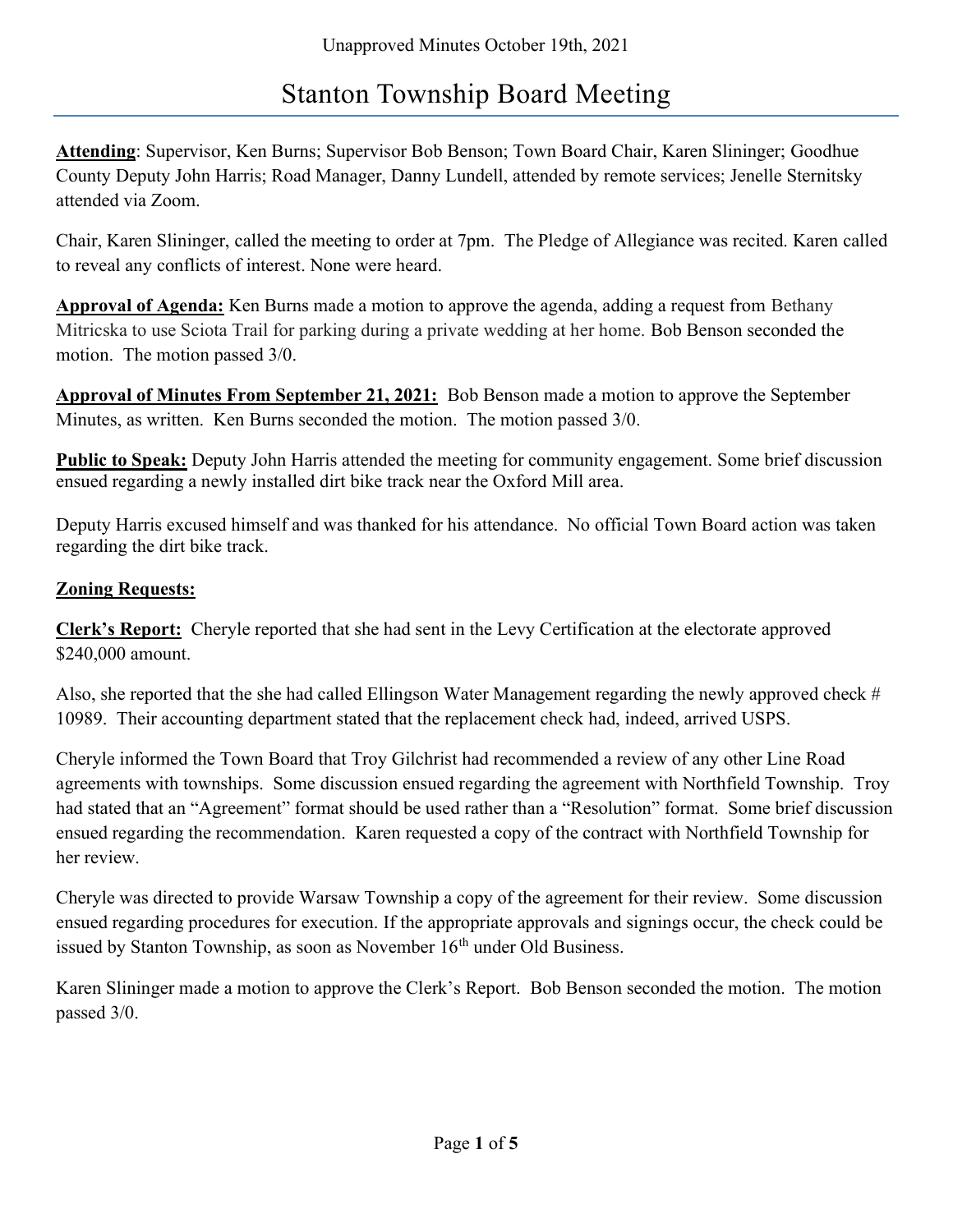| Unapproved Minutes October 19th, 2021 |                                                  |                                                                                                                                                                                                                                  |
|---------------------------------------|--------------------------------------------------|----------------------------------------------------------------------------------------------------------------------------------------------------------------------------------------------------------------------------------|
|                                       |                                                  |                                                                                                                                                                                                                                  |
| Receipts                              | <b>Beginning Balance \$365,988.62</b><br>\$91.30 | <b>Treasurer's Report:</b>                                                                                                                                                                                                       |
| Disbursed                             | \$14,878.06                                      | Mary recited the township's "receipts and disbursements", September 1-30th,<br>2021, including a total. She then submitted the Cash Control Report and<br>Statement of Receipts, Disbursements and Balances (Schedule 1 YTD) and |
|                                       |                                                  | requested that the supervisors sign it. They did so. The Clerk's<br>reconciliation of the bank statement and Cash Control Report were submitted<br>for Supervisors' review and signature, as well.                               |
| Ending Balance                        | \$351,201.86                                     | A brief year to date review, of historic Fund balances, was made. The<br>monthly Ending Balance for September, 2020 was noted as \$276, 0337.78.                                                                                 |
| Ending Balance Sept., 2020            | \$276,337.78                                     |                                                                                                                                                                                                                                  |
|                                       |                                                  | Treasurer Lundell invited questions regarding the Bank Statements and then<br>proceeded to report on an outstanding check. Mary noted that check #10926<br>issued to Don Enberg had indeed cleared the bank in early October.    |

#### Beginning Balance \$365,988.62

Mary spoke briefly about the Lost Revenue category of ARPA monies and the revised first yearly reporting deadline of April  $30<sup>th</sup>$ , of 2022. Some of the expenses were noted briefly as Zoom meeting subscriptions and the MAT Tuesday Conference Trainings as much of the content is ARPA related. Mary reported that at some point the accounting would likely require Object Codes in the CTAS system to track qualified expenses.

Bob Benson made a motion to approve the Treasurer's Report. Ken Burns seconded the motion. The motion passed 3/0.

Building Report: Bob Benson reported that he had chatted with the land manager using the property south of the Town Hall. The manager apologized for some damage that had been caused by a sprayer operating in the field to the south of the Town Hall. Bob reported that the manager committed to using a less damaging approach. Bob recommended that the township fill in the ruts with soil.

Bob Benson made a motion to accept the Building Report. Ken Burns seconded the motion. The motion passed  $3/0.$ 

Road Report: Danny reported that 31796 Stanton Trail seemed to have a second driveway using an undersized culvert. Cheryle was directed to send the residents information about culvert requirements and inspections. The approaching winter season was noted; a two week notice was deemed appropriate.

Danny inquired about the chloride application for the areas around the Hampton Hills Tree Farm. Discussion ensued regarding the route. Karen noted that a rain would allow one more grading action for the season, before the chloride goes down.

Landmarks noted were the Prairie Grass Restoration offices, Sciota Trail, the old rail road bed, various homes and tarred areas. Danny requested a map for his reference.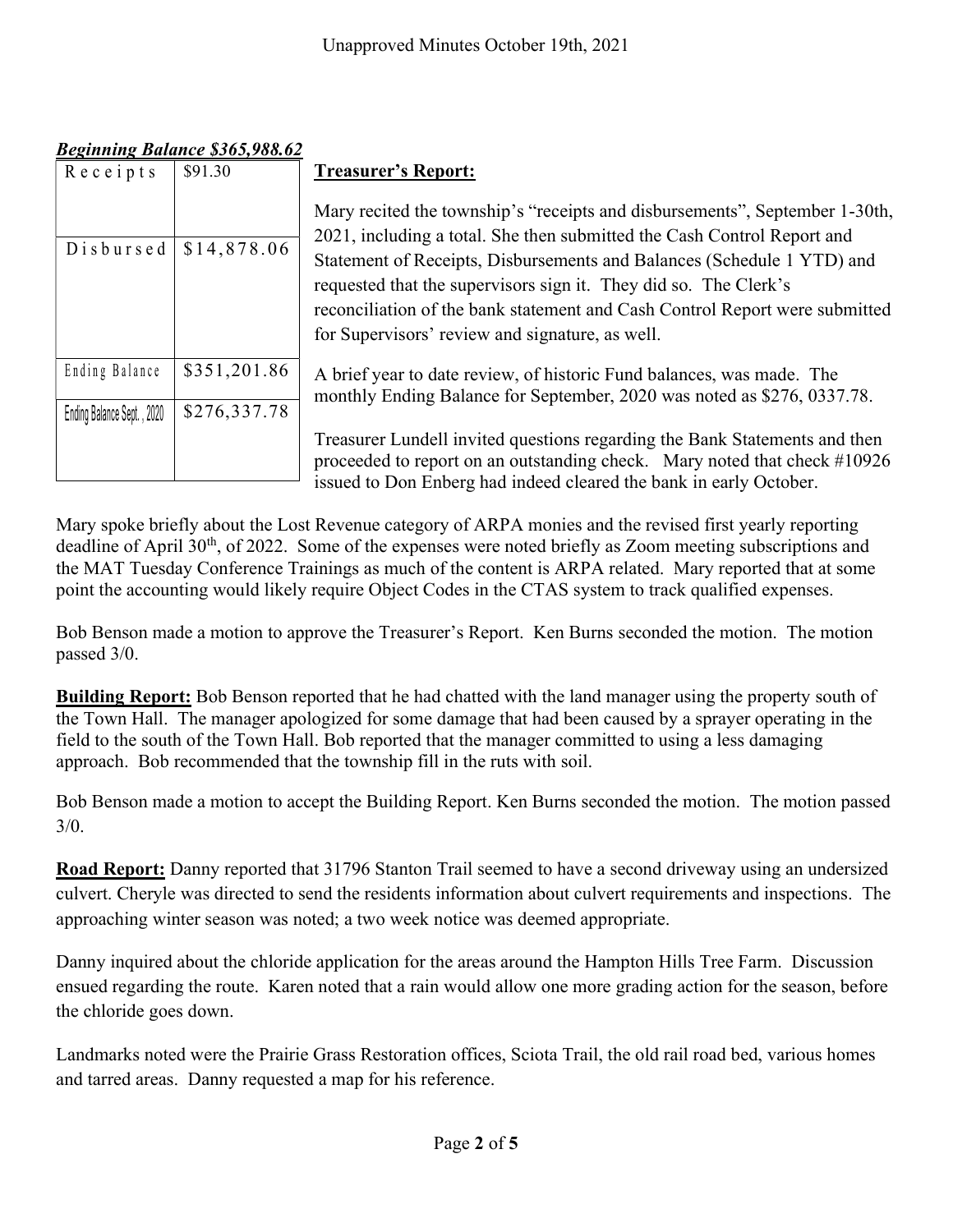Bob Benson made a motion to accept the Road Report as stated. Ken Burns seconded the motion. The motion passed 3/0.

## Old Business:

- 1. The Warsaw Township Maintenance Contract was reviewed, post legal counsel, from Troy Gilchrist. Bob Benson made a motion to accept and adopt the revisions submitted by Karen Slininger and Troy Gilchrist and also, send the document to Warsaw Township for their review. Karen Slininger seconded the motion. The motion passed 3/0. Some discussion ensued regarding the payment associated with the terms of the contract. The check would not be approved until after execution of the contract.
- 2. Ken Burns reported that he had adjusted the flag light bulb upward; the brightest spot has been slightly moved from the flag, but appears to be bright enough with no glare. Chair Slininger thanked Ken for his work to light the flag within compliance of the Ordinance.
- 3. Discussion of Stanton Trail Community Tower Resources Relative to ARPA- Ken Burns suggested that the subject be put on hold until further direction from ARPA was available. He offered his services for a launch. Ken had offered to look into the work of developing a process for disbursement of the ARPA benefits toward better broad band services; guidelines and county regulation would need to be researched, as well. The new annual reporting deadline for ARPA funds has been declared as April  $30<sup>th</sup>$ , 2022.
- 4. The Polling Place Resolution #10192021 for 2022 was executed. Ken Burns made a motion to adopt the resolution. Bob Benson seconded the motion. The motion passed 3/0.
- 5. Karen Slininger reported that Steve Jacobsen had submitted an exhaust maintenance plan, as stipulated by a recently issued Violation Notice. She read the plan, out loud, for the benefit of those listening on line. Ken Burns reported that he had subsequently inspected the Cannon Custom Cabinets facility, on 10-7-21, in response to a complaint regarding odor.

At that time Ken had detected no odor, however, did notice residue in the grass outside near the exhaust area. Ken reported that he had gone into the facility with Steve. Ken noted various problems with the system; Steve had stated that the fan seemed to be overworked. Some remedy for the exhaust filtering system seemed feasible.

 At a later time that day, Ken received a second call regarding odor. He responded and parked near the Sternitskys' home, noting the presence of paint odor. Ken notified Mr. Jacobsen. Mr. Jacobsen employed one of the suggested remedies for the offending odor abatement. Ken also updated the Sternitskys with some information about hopeful changes for the exhaust system. In summary, Ken felt that continued monitoring would be necessary and that, overall, Steve Jacobsen was willing to do his part to abate offending odors that leave his property, per the township ordinance. Some discussion ensued regarding prevailing winds and the potential need for Mr. Jacobsen to upgrade his current exhaust system, with a professional installation.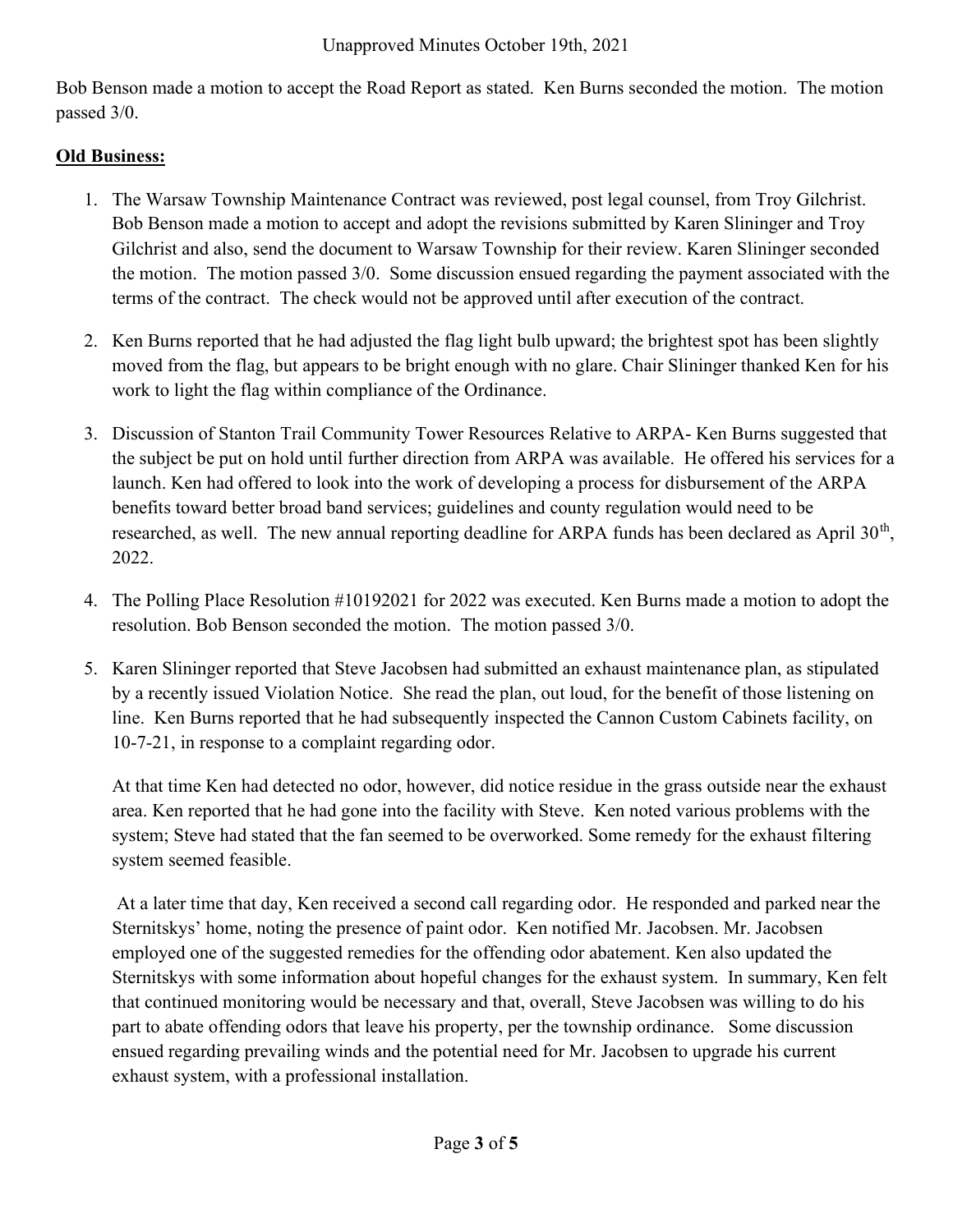#### Unapproved Minutes October 19th, 2021

Jenelle Sternitsky's on line presence was acknowledged and Chair Slininger issued an advisory that the odor situation would be monitored and remedied, hopefully with the desired effect. Ken committed to another inspection in about a week to week and a half.

- 6. Danny Lundell had referenced a Hold Harmless agreement to address the potential for damage to Steve Jacobsen's private property encroaching into the right of way. Karen Slininger reported that she had visited with Mr. Jacobsen and he had conceded that the planned placement for sprinkler heads had surprised him as well. He stated that he would contact the vendor to request some modifications. Karen reported that she had advised Mr. Jacobsen that the township would not be responsible for damages incurred in right of way locations. Cheryle was asked to prepare the document for Mr. Jacobsen's signature.
- 7. Ken Burns reported that the website work would likely begin in mid November.
- 8. Discussion ensued regarding the motion made and passed, August  $17<sup>th</sup>$ , 2021 to maintain 323<sup>rd</sup> Street, near the Oxford Oaks Replat area. Karen Slininger reported that after she had met with Danny and Mike Peterson she had contacted the Goodhue County Recorder's office and was informed that Stanton Township had no obligation to maintain 323<sup>rd</sup> Street. Bob Benson made a motion to rescind the August vote to maintain 323rd Street. Ken Burns seconded the motion. The motion passed 3/0 on the grounds that 323rd Street is considered to be a private drive.

## **New Business:**

- 1. Cheryle reported that Bethany Mitricska might hostess a wedding at her home on 947 Sciota Trail. She had emailed to request information about parking restrictions on Sciota Trail. Some brief discussion ensued: parking should be allowed on only one side of Sciota Trail, the north side.
- 2. Ordinance Review: Solar Ordinance Review-Edits discussed and made at Town Board meeting 10-19- 21. Chair Slininger read aloud most portions of the table/chart for those attending on line. Discussion ensued. Edits were made and referred back to the Planning Commission for review.
- 3. Karen Slininger read aloud an email, from Jennifer Ziemer, updating the progress on the Cascade Canoe Launch area: some of the plan materials have been planted; some signage has been posted; deer fencing will be placed; welcome signs will be place, soon; gates installed. Karen suggested a "look see" to view the progress. Karen and Ken complimented Jennifer Ziemer for her good working relationship with the neighbors in the area.

Upcoming Meetings: Township Tuesday Conference Calls are scheduled for Tuesdays with new hours for township officers. (The Zoom App must be installed).

https://us02web.zoom.us/j/88491131671

Meeting ID: 884 9113 1671

OR participate via Zoom meeting via phone, (646) 558-8656 passcode 88491131671#